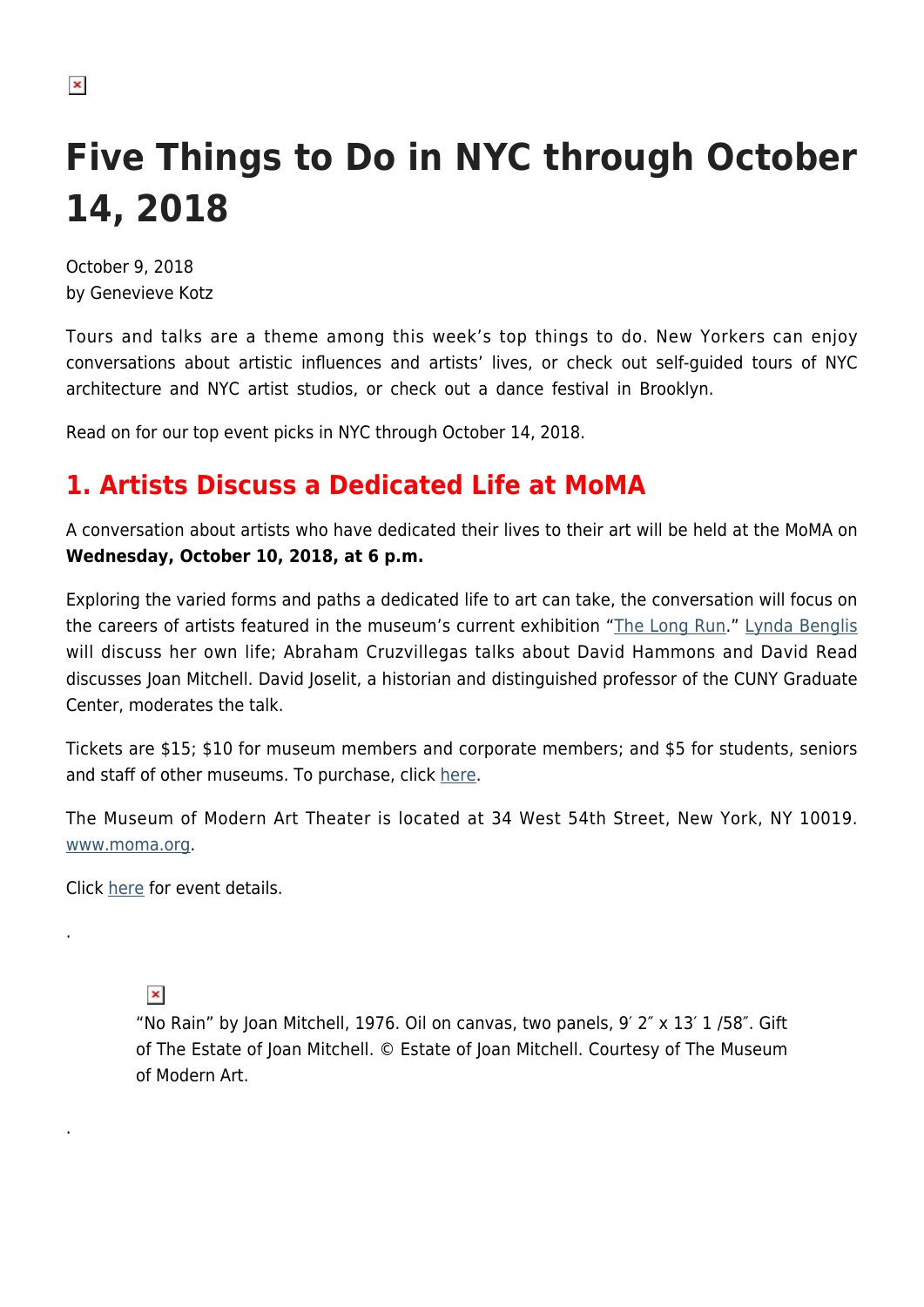## **2. Dumbo Dance Festival**

White Wave Dance will kick off the 2018 Dumbo Dance Festival with an **Opening Night Gala on Thursday, October 11, 2018, at 7 p.m. with the festival taking place from October 11 to 14, 2018.**

Now in its 18th year, the Dumbo Dance Festival is a four day event that highlights the most innovative contemporary dancers from New York and around the world. The 2018 festival presents 70 companies in 11 different programs. The Opening Night Gala includes a gala performance, ceremony and a buffet dinner featuring Korean cuisine along with a party to follow.

Tickets to the festival are \$15. Gala tickets are \$100 or \$250 for VIP tickets. Click [here](https://www.eventbrite.com/e/2018-dumbo-dance-festival-october-11-14-tickets-49454268047) to purchase.

The festival will be held at the Gelsey Kirkland Arts Center, 29 Jay Street, Brooklyn NY 11201. [www.whitewavedance.com.](http://www.whitewavedance.com)

Click [here](http://www.whitewavedance.com/) for event details.

#### **3. Architecture & Urban Design Weekend**

The annual Open House New York (OHNY) is back. The weekend of events and self-guided tours of public and privates spaces takes place **Friday through Sunday, October 12 – 14, 2018,** and kicks off with a Launch Party on **Thursday, October 11 from 7 to 10 p.m.**

Celebrating the best design and planning throughout the five boroughs, Open House provides audiences with unparalleled access to the architecture of New York and to the people who make it possible. Showcasing historic and contemporary design in over 140 locations, the weekend fosters exploration and conversation on the architecture and urban design that makes New York a unique city.

The launch party will be held at 204 Fifth Avenue, New York, NY 10010. Tickets start at \$75. To purchase, click [here.](https://ohny.formstack.com/forms/ohnylaunch2018)

Free printed OHNY Weekend Guide, which lists all open access sites, can be picked up at Porcelanosa, 202 Fifth Avenue at 25th Street, New York, NY . [www.ohny.org.](https://ohny.org/)

Click [here](https://ohny.org/) for event details.

 $\pmb{\times}$ 

.

.

The Metropolitan Opera, participating site in the 2018 Open House New York. Photograph by Nicolas Lemery Nantel. Courtesy of Open House New York.